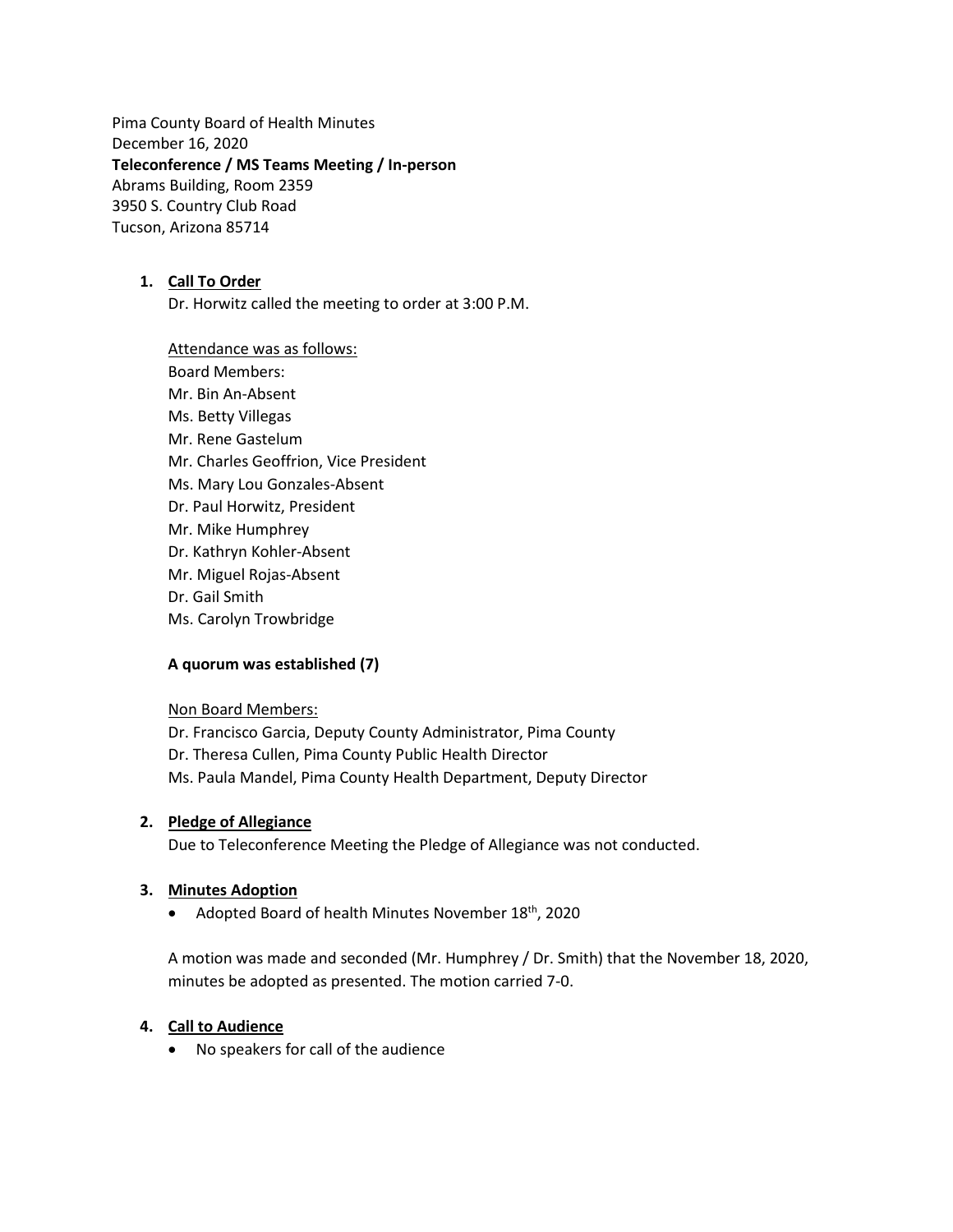# **5. Recommendations in Regard to the Pima County Board of Supervisors Emergency 12-04-2020 COVID-19 Related Items Meeting and Communication with Regional Cities and Towns within Pima County**

- Dr. Cullen started the discussion for a proposed endorsement/ approval by the Board of Health for proposed COVID-19 mitigation actions endorsed by the Board of Supervisors on December 4th, 2020. Dr. Cullen highlighted the six items in the Board of Supervisors COVID-19 mitigation plan. The six things included:
	- o Revised proclamation on the possibility of suspension or revocation of licenses related to COVID-19 mitigation.
	- o Mask resolution with a civil fine included in it for both individuals and businesses not abiding by mask regulations.
	- o Voluntary curfew passed on December 4th meeting of Board of Supervisors- that was elected to be mandatory by Board of Supervisors the week December of  $12^{th}$ .
	- o The Governor's executive order regarding events of 50 or more people.
		- **Disclosure and posting of compliance requirements**
	- o Public Health Advisory from the Public Health Department
	- o Draft vaccination strategy
- Dr. Garcia shared we are running out of tools to pull out of our toolbox. He spoke further on the tools being passed by the Board of Supervisors. He explained there are legal constraints on what can and cannot be done. With the COVID-19 vaccine there is now a light at the end of the tunnel.
	- o Dr. Garcia made himself available to answer questions on actions that were taken by the Board of Supervisors.
- Dr. Horwitz explained these actions could not have been discussed before they came to the Board of Health because the Board of Supervisors had an emergency meeting. He explained the need to put professional not just political support behind these six actions. He mentioned the Board of Health's support will put some teeth behind these recommendations. He encouraged the group to think about making a motion to reach out to other entities such as Oro Valley to get more people on board.
- Dr. Garcia explained that the Board of Health is uniquely positioned to reach out to electives from partner jurisdictions.
- Mr. Humphrey asked- Is the Pima County Health Department enforcing curfew?
	- o Dr. Garcia- The enforcement authority being exercised is delegated by the food permitting function of the department. The Health Department is not able to stop folks on street. A process has been created in which the department can get complaints about curfew violations as they pertain to businesses. They will receive documentation to notice businesses of a violation and take action if they see subsequent complaints. Inspectors will investigate subsequent complaints to see if the business is open after 10 P.M. and take action appropriately.
- Ms. Trowbridge made a motion and seconded (Mr. Geoffrion) that the Board of Health support the six resolutions the Board of Supervisors passed for COVID-19 mitigation